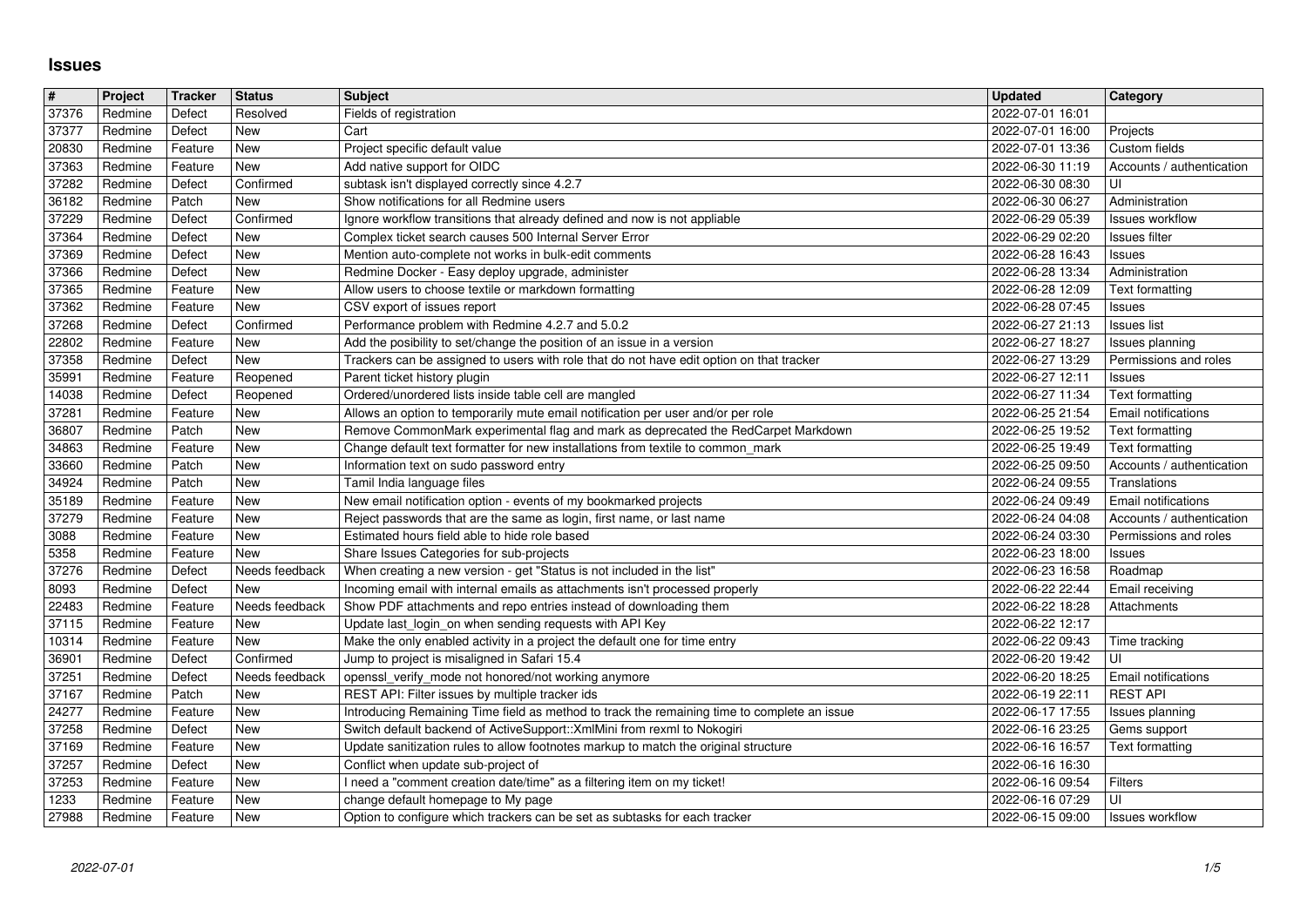| $\overline{\mathbf{t}}$  | Project            | Tracker            | <b>Status</b>           | <b>Subject</b>                                                                                                       | <b>Updated</b>                       | Category                           |
|--------------------------|--------------------|--------------------|-------------------------|----------------------------------------------------------------------------------------------------------------------|--------------------------------------|------------------------------------|
| 24623<br>36897           | Redmine<br>Redmine | Patch<br>Patch     | New<br><b>New</b>       | Implements CRUD permissions and restrictions to issue attachments<br>Wrong formatting of date in Time Entries        | 2022-06-14 19:35<br>2022-06-14 11:33 | Attachments<br>Time tracking       |
| 37241                    | Redmine            | Defect             | <b>New</b>              | Installation plugins get problem " /zeitwerk/kernel.rb:35:in `require': cannot load such file"                       | 2022-06-14 08:36                     |                                    |
| 37237                    | Redmine            | Defect             | <b>New</b>              | Common Markdown Formatter does not render all properties on HTML elements                                            | 2022-06-13 13:16                     | Text formatting                    |
| 35685<br>6715            | Redmine<br>Redmine | Feature<br>Feature | New<br>New              | Support for MySQL > 5.7 or MariaDB<br>Issue templates                                                                | 2022-06-10 12:46<br>2022-06-10 11:49 | Database<br><b>Issues</b>          |
| 37127                    | Redmine            | Feature            | New                     | Remove attachment based on minimum file size.                                                                        | 2022-06-10 04:51                     |                                    |
| 37224                    | Redmine            | Defect             | New                     | Add watchers to issue                                                                                                | 2022-06-08 23:17                     | Issues permissions                 |
| 12005<br>12579           | Redmine<br>Redmine | Feature<br>Feature | New<br>New              | Mightful workflow field enhancement: hide<br>Ability to assign issues to multiple users                              | 2022-06-06 14:39<br>2022-06-05 05:04 | Issues workflow<br><b>Issues</b>   |
| 29649                    | Redmine            | Patch              | <b>New</b>              | Rake task to export wiki to HTML/PDF                                                                                 | 2022-06-02 15:25                     | Wiki                               |
| 37192                    | Redmine            | Defect             | <b>New</b>              | Missing datepicker-en-US.js                                                                                          | 2022-06-02 07:31                     | 118n                               |
| 5458<br>$\sqrt{202}$     | Redmine<br>Redmine | Feature<br>Feature | New<br>New              | Extend Start/Due date to include time<br>Textilization of Documents, News and Timelog-entry comments                 | 2022-06-01 09:12<br>2022-06-01 09:05 | <b>Issues</b><br>Text formatting   |
| 1086                     | Redmine            | Feature            | <b>New</b>              | Fine grained permissions                                                                                             | 2022-06-01 08:56                     | Permissions and roles              |
| 37176                    | Redmine            | Feature            | <b>New</b>              | Mutli language public queries                                                                                        | 2022-05-31 10:50                     | Translations                       |
| 3972<br>4939             | Redmine<br>Redmine | Feature<br>Feature | New<br>New              | Translation for field values<br>List of tasks filtered as OR and not AND                                             | 2022-05-31 10:14<br>2022-05-30 20:15 | 118n<br>Issues filter              |
| 37109                    | Redmine            | Defect             | Needs feedback          | Email fields visibility from journal                                                                                 | 2022-05-30 19:13                     |                                    |
| 37173                    | Redmine            | Feature            | <b>New</b>              | Better UX in sidebar                                                                                                 | 2022-05-30 18:19                     | UI                                 |
| 13296<br>37166           | Redmine<br>Redmine | Feature<br>Defect  | New<br><b>New</b>       | Permits defining a default "due date"<br>Roles of a project member can be made empty                                 | 2022-05-27 13:50<br>2022-05-27 11:54 | <b>Issues</b><br>Project settings  |
| 37165                    | Redmine            | Defect             | <b>New</b>              | Can not get anonymous user using User.find                                                                           | 2022-05-27 04:15                     |                                    |
| 37164                    | Redmine            | Defect             | <b>New</b>              | Copying a role does not copy custom field visibility                                                                 | 2022-05-26 23:21                     | Administration                     |
| 37048<br>2770            | Redmine<br>Redmine | Defect<br>Feature  | <b>New</b><br>Reopened  | generate redmine_plugin_is broken for Redmine 5<br>Display of inline attached images in email notification           | 2022-05-24 10:41<br>2022-05-21 17:53 | Attachments                        |
| 24013                    | Redmine            | Feature            | <b>New</b>              | Firebird and RedDatabase support                                                                                     | 2022-05-20 16:17                     | Database                           |
| 37142                    | Redmine            | Defect             | New                     | redmine:send_reminders NOT work                                                                                      | 2022-05-20 11:16                     | Email notifications                |
| 37123<br>$\boxed{37114}$ | Redmine<br>Redmine | Feature<br>Defect  | New<br><b>New</b>       | How to access the "Link values to URL" using API<br>syntax issue - "table in indent paragraph"                       | 2022-05-16 11:07<br>2022-05-16 01:48 | <b>REST API</b><br>Text formatting |
| 339                      | Redmine            | Feature            | Reopened                | perforce SCM support                                                                                                 | 2022-05-13 19:52                     | <b>SCM</b>                         |
| 37102                    | Redmine            | Defect             | Confirmed               | Cannot 'move' ticket from one parent to another when the Parent tickets are related as Follows and Precedes          | 2022-05-12 14:32                     | Issues planning                    |
| 37063<br>37108           | Redmine<br>Redmine | Defect<br>Feature  | Confirmed<br><b>New</b> | Code highlight adds trailing space after quotes<br>Support all variation of same character in persian/arabic scripts | 2022-05-12 07:46<br>2022-05-11 14:44 | Text formatting                    |
| 37104                    | Redmine            | Defect             | New                     | convert emails into tickets with different projects                                                                  | 2022-05-11 14:05                     | Email receiving                    |
| 2911                     | Redmine            | Feature            | <b>New</b>              | Add time filter to issues summary report                                                                             | 2022-05-10 17:14                     | <b>Issues</b>                      |
| 37099                    | Redmine            | Feature            | New<br>New              | Add regexps to parse more SCM messages                                                                               | 2022-05-09 18:01                     | <b>SCM</b>                         |
| 8488<br>9750             | Redmine<br>Redmine | Feature<br>Feature | New                     | Create an 'Involve' mechanism to private issues<br>Archive elements in a list custom field                           | 2022-05-09 13:18<br>2022-05-06 13:52 | <b>Issues</b><br>Custom fields     |
| 37077                    | Redmine            | Feature            | <b>New</b>              | "Unifying" core/custom field logic                                                                                   | 2022-05-06 00:14                     | Custom fields                      |
| 36969                    | Redmine            | Defect             | New                     | EmailAddress regex matches invalid email addresses                                                                   | 2022-05-05 09:08                     | Accounts / authentication          |
| 37072<br>36320           | Redmine<br>Redmine | Defect<br>Feature  | New<br>New              | button_save_object should not downcase label_query<br>Migrate to Rails 7                                             | 2022-05-05 05:22<br>2022-05-04 10:26 | 118n<br>Rails support              |
|                          |                    |                    |                         |                                                                                                                      |                                      |                                    |
|                          |                    |                    |                         |                                                                                                                      |                                      |                                    |
|                          |                    |                    |                         |                                                                                                                      |                                      |                                    |
|                          |                    |                    |                         |                                                                                                                      |                                      |                                    |
|                          |                    |                    |                         |                                                                                                                      |                                      |                                    |
|                          |                    |                    |                         |                                                                                                                      |                                      |                                    |
|                          |                    |                    |                         |                                                                                                                      |                                      |                                    |
|                          |                    |                    |                         |                                                                                                                      |                                      |                                    |
|                          |                    |                    |                         |                                                                                                                      |                                      |                                    |
|                          |                    |                    |                         |                                                                                                                      |                                      |                                    |
|                          |                    |                    |                         |                                                                                                                      |                                      |                                    |
|                          |                    |                    |                         |                                                                                                                      |                                      |                                    |
|                          |                    |                    |                         |                                                                                                                      |                                      |                                    |
|                          |                    |                    |                         |                                                                                                                      |                                      |                                    |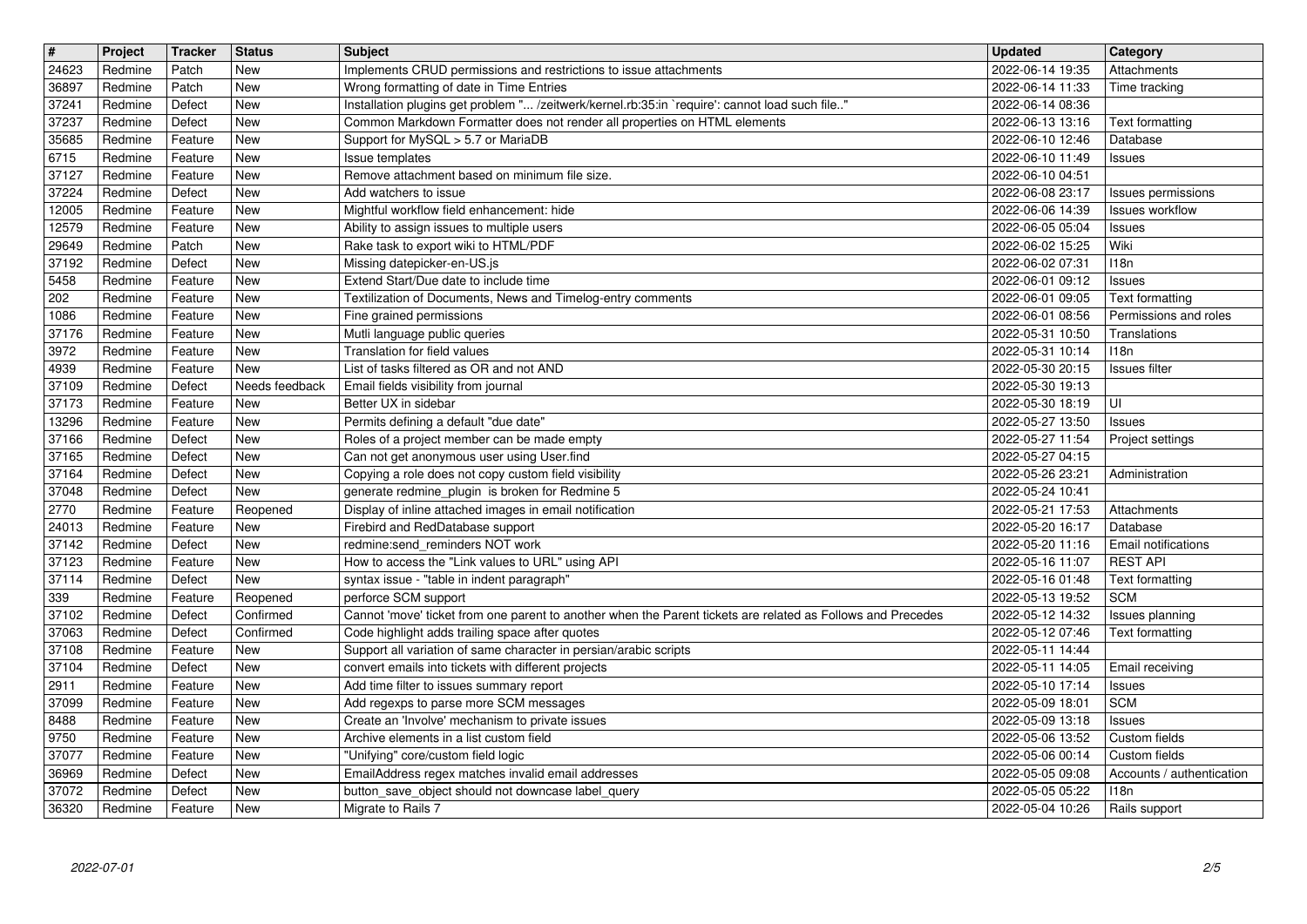| $\overline{\boldsymbol{H}}$<br>11530 | Project<br>Redmine | Tracker<br>Feature | <b>Status</b><br>New     | <b>Subject</b>                                                                                                                                         | <b>Updated</b><br>2022-05-01 22:30   | <b>Category</b><br>Email notifications       |
|--------------------------------------|--------------------|--------------------|--------------------------|--------------------------------------------------------------------------------------------------------------------------------------------------------|--------------------------------------|----------------------------------------------|
| 37062                                | Redmine            | Feature            | New                      | Support hooks in mailer<br>Possibility to move custom fields before the built-in fields                                                                | 2022-04-30 10:33                     | UI                                           |
| 35192<br>37038                       | Redmine<br>Redmine | Defect<br>Defect   | <b>New</b><br>New        | Watchers pop up window appears after a long time<br>Email notifications error                                                                          | 2022-04-29 09:32<br>2022-04-26 22:33 | Issues<br>Email notifications                |
| 30771                                | Redmine            | Defect             | New                      | Author of issue is listed at assignee drop box                                                                                                         | 2022-04-26 16:31                     | Permissions and roles                        |
| 36162<br>36772                       | Redmine<br>Redmine | Feature<br>Defect  | New<br>Needs feedback    | Add notification reason to the email instead of the default static email footer<br>Private notes are visible for users when the option isn't activated | 2022-04-26 15:20<br>2022-04-26 13:14 | Email notifications<br>Permissions and roles |
| 36996                                | Redmine            | Defect             | Needs feedback           | a choice is missing from the list for "notification by email"                                                                                          | 2022-04-25 11:28                     | Administration                               |
| 37008<br>37007                       | Redmine<br>Redmine | Defect<br>Defect   | New<br>New               | Custom query<br>Switching project in "New Issue" shows wrong fields and uses disallowed default tracker                                                | 2022-04-22 14:49<br>2022-04-22 14:39 | Search engine<br>Issues permissions          |
| 37005                                | Redmine            | Feature            | New                      | Filter the issue whose status changed to open last week                                                                                                | 2022-04-22 12:07                     | Filters                                      |
| 18556<br>37000                       | Redmine<br>Redmine | Feature<br>Defect  | New<br>New               | Add ability to configure limit of attachments at once<br>Repositories are not displaying properly at 125% in Safari 15.4                               | 2022-04-21 14:41<br>2022-04-21 12:15 | Attachments<br>l UI                          |
| 34287<br>1712                        | Redmine<br>Redmine | Feature<br>Feature | New<br>New               | Use searchable project selectbox in issue create/update form<br>add custom fields that are calculations of other fields                                | 2022-04-21 06:58<br>2022-04-18 14:32 | Issues<br>Custom fields                      |
| 36967                                | Redmine            | Defect             | New                      | issue#create difference error patterns between project_id inside and outside with none member condition                                                | 2022-04-18 09:56                     | Issues                                       |
| 31043<br>4687                        | Redmine<br>Redmine | Feature<br>Feature | New<br><b>New</b>        | Search/filter users in backend<br>Add copy project permission                                                                                          | 2022-04-17 13:19<br>2022-04-14 03:54 | Administration<br>Projects                   |
| 36852                                | Redmine            | Feature            | <b>New</b>               | Load and use bash/system ENV variables in config YML files                                                                                             | 2022-04-12 18:16                     |                                              |
| 35920<br>25129                       | Redmine<br>Redmine | Feature<br>Feature | New<br><b>New</b>        | Display caption of "Group by column" on the grouped issues list<br>Group based custom queries                                                          | 2022-04-12 08:03<br>2022-04-11 16:41 | Issues                                       |
| 11044<br>36933                       | Redmine<br>Redmine | Feature<br>Feature | <b>New</b><br><b>New</b> | Custom field types for time and datetime                                                                                                               | 2022-04-11 14:10<br>2022-04-11 09:11 | Custom fields<br>Administration              |
| 36931                                | Redmine            | Feature            | New                      | Halt Redmine boot entirely instead of showing a warning in admin/info when there are pending migrations<br>Option to search active projects only       | 2022-04-11 04:05                     | Search engine                                |
| 29664<br>32399                       | Redmine<br>Redmine | Feature<br>Feature | New<br>New               | Webhook triggers in Redmine<br>Drop support for migrating from Trac or Mantins                                                                         | 2022-04-08 10:31<br>2022-04-07 21:33 | Importers                                    |
| 29853                                | Redmine            | Defect             | New                      | Default plugin value is not                                                                                                                            | 2022-04-07 10:39                     | Plugin API                                   |
| 7610<br>36875                        | Redmine<br>Redmine | Patch<br>Feature   | New<br>New               | Patch providing issue journal rollback<br>Run garbage collection by clicking on the admin site                                                         | 2022-04-05 08:16<br>2022-04-03 07:44 | Issues<br>Administration                     |
| 36864                                | Redmine            | Defect             | New                      | Email can't be dragged into Redmine 4.2.3                                                                                                              | 2022-03-31 06:00                     | Issues                                       |
| 25808<br>36854                       | Redmine<br>Redmine | Feature<br>Feature | New<br>New               | Allow import issues and time entries on multiple projects (map Project field to a column from CSV)<br>Include workflow creation in REST API            | 2022-03-30 13:50<br>2022-03-29 10:14 | Importers<br><b>REST API</b>                 |
| 23576                                | Redmine            | Defect             | New                      | Issue export to PDF causes overlapping text for related issues in German locale                                                                        | 2022-03-29 08:36                     | PDF export                                   |
| 36695<br>2716                        | Redmine<br>Redmine | Feature<br>Feature | New<br>New               | Add check in Redmine information page if default queue adapter is used in production<br>User option to automatically add assignee to watchers          | 2022-03-29 07:03<br>2022-03-28 23:08 | Administration<br>Issues                     |
| 34025<br>3068                        | Redmine<br>Redmine | Defect<br>Feature  | Confirmed<br>New         | Issue subject truncated to 100 chars in the list from Projects > View all issues > Atom<br>Generic task management (not issues)                        | 2022-03-28 23:07<br>2022-03-28 22:46 | Feeds<br>Translations                        |
| 36848                                | Redmine            | Feature            | New                      | API allow display "watchers" when listing several issues                                                                                               | 2022-03-28 10:53                     | <b>REST API</b>                              |
| 36844<br>34634                       | Redmine<br>Redmine | Patch<br>Defect    | New<br>Confirmed         | Cleanup orphaned query and role ids from habtm join table queries_roles<br>Can't add deleted wiki Tab (404)                                            | 2022-03-27 23:20<br>2022-03-27 23:17 | Wiki                                         |
| 24457                                | Redmine            | Defect             | New                      | Progress of version should be calculated the same way as parent tasks                                                                                  | 2022-03-27 23:17                     | Roadmap                                      |
| 4682<br>16482                        | Redmine<br>Redmine | Defect<br>Defect   | Confirmed<br>New         | Completed version with wrong progress bar status<br>Wrong search query for timelog, when timezone not UTC                                              | 2022-03-27 23:17<br>2022-03-25 21:23 | Roadmap<br>Time tracking                     |
|                                      |                    |                    |                          |                                                                                                                                                        |                                      |                                              |
|                                      |                    |                    |                          |                                                                                                                                                        |                                      |                                              |
|                                      |                    |                    |                          |                                                                                                                                                        |                                      |                                              |
|                                      |                    |                    |                          |                                                                                                                                                        |                                      |                                              |
|                                      |                    |                    |                          |                                                                                                                                                        |                                      |                                              |
|                                      |                    |                    |                          |                                                                                                                                                        |                                      |                                              |
|                                      |                    |                    |                          |                                                                                                                                                        |                                      |                                              |
|                                      |                    |                    |                          |                                                                                                                                                        |                                      |                                              |
|                                      |                    |                    |                          |                                                                                                                                                        |                                      |                                              |
|                                      |                    |                    |                          |                                                                                                                                                        |                                      |                                              |
|                                      |                    |                    |                          |                                                                                                                                                        |                                      |                                              |
|                                      |                    |                    |                          |                                                                                                                                                        |                                      |                                              |
|                                      |                    |                    |                          |                                                                                                                                                        |                                      |                                              |
|                                      |                    |                    |                          |                                                                                                                                                        |                                      |                                              |
|                                      |                    |                    |                          |                                                                                                                                                        |                                      |                                              |
|                                      |                    |                    |                          |                                                                                                                                                        |                                      |                                              |
|                                      |                    |                    |                          |                                                                                                                                                        |                                      |                                              |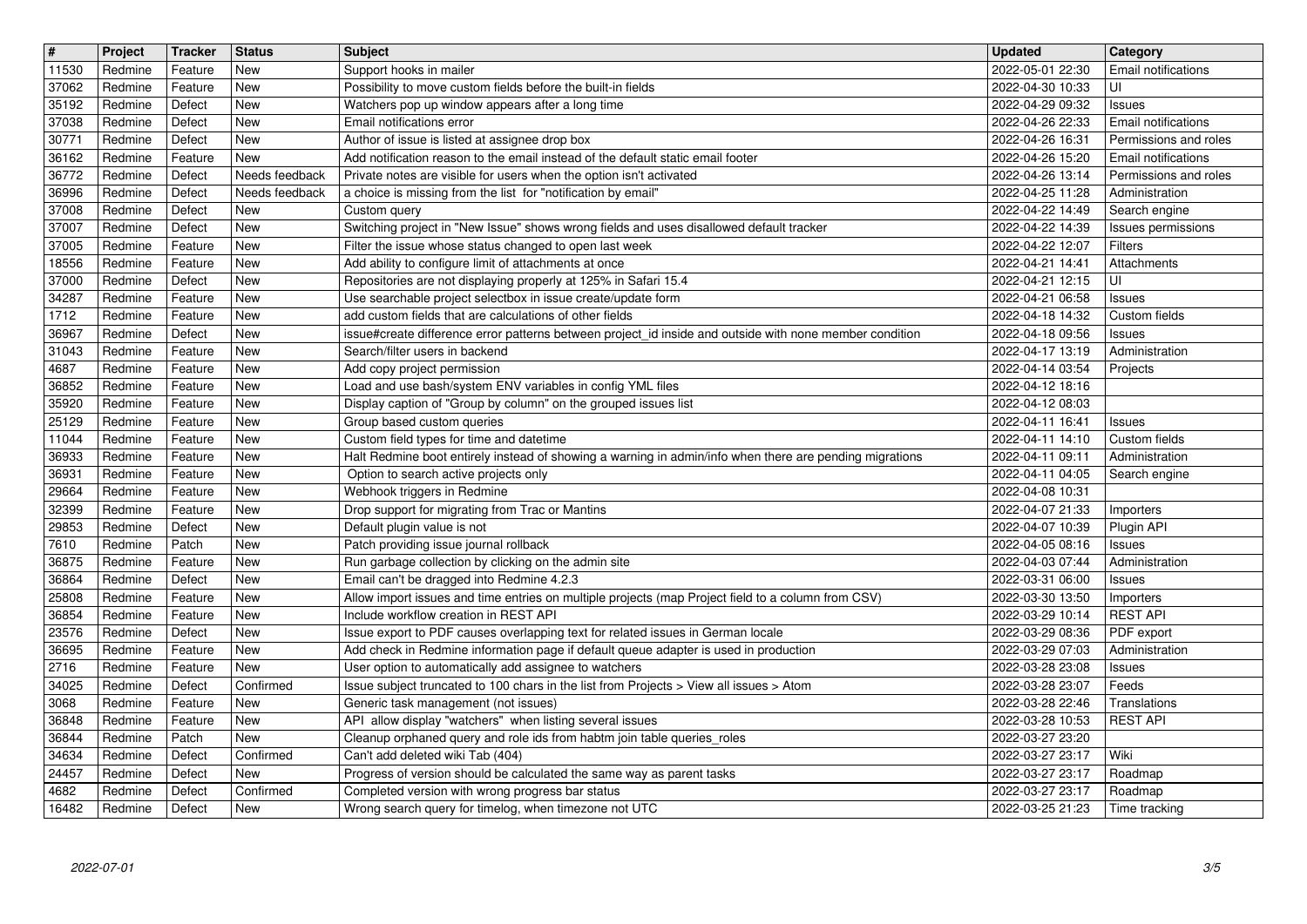| $\overline{\mathbf{t}}$ | Project            | <b>Tracker</b>     | <b>Status</b>                | Subject                                                                                                                                                          | <b>Updated</b>                       | <b>Category</b>                         |
|-------------------------|--------------------|--------------------|------------------------------|------------------------------------------------------------------------------------------------------------------------------------------------------------------|--------------------------------------|-----------------------------------------|
| 36840<br>21450          | Redmine<br>Redmine | Feature<br>Feature | <b>New</b><br><b>New</b>     | Migrate Wiki needs an update.<br>Totals for Total estimated time and Total spent time                                                                            | 2022-03-25 21:01<br>2022-03-24 10:08 | Wiki<br><b>Issues list</b>              |
| 36814                   | Redmine            | Defect             | <b>New</b>                   | Can't login in after upgrading to rev. 21486                                                                                                                     | 2022-03-24 04:32                     |                                         |
| 36827<br>21808          | Redmine<br>Redmine | Patch<br>Patch     | <b>New</b><br>Needs feedback | User Department Required in CSV export<br>Make the Sidebar collapsible, stateful                                                                                 | 2022-03-23 07:04<br>2022-03-22 08:23 | Issues<br>UI                            |
| 33784                   | Redmine            | Feature            | <b>New</b>                   | Updating Mercurial helper to work with Python3                                                                                                                   | 2022-03-22 07:40                     | <b>SCM</b>                              |
| 28033<br>23980          | Redmine<br>Redmine | Defect<br>Patch    | <b>New</b><br><b>New</b>     | Unable to turn off "For all projects" flag of custom queries<br>Replace images with icon fonts                                                                   | 2022-03-22 07:22<br>2022-03-21 22:37 | Issues<br>UI                            |
| 32085                   | Redmine            | Feature            | New                          | Allow newline as a separator in "Allowed extensions", "Disallowed extensions", "Exclude attachments by name" field   2022-03-21 21:08                            |                                      | Administration                          |
|                         |                    |                    | <b>New</b>                   | in Administration<br>Review and update supported database engines and versions                                                                                   |                                      |                                         |
| 35014<br>30099          | Redmine<br>Redmine | Feature<br>Defect  | <b>New</b>                   | Multiple blank lines in pre tags are not preserved in Textile                                                                                                    | 2022-03-21 21:08<br>2022-03-21 21:08 | Database<br><b>Text formatting</b>      |
| 26030                   | Redmine            | Patch              | <b>New</b>                   | Like issues and news comments, want to specify the display order of the forum's reply.                                                                           | 2022-03-21 21:08                     | Forums                                  |
| 23954<br>31076          | Redmine<br>Redmine | Patch<br>Patch     | <b>New</b><br><b>New</b>     | Shows the date of the last activity on Projects administration.<br>Issues CSV / PDF export via ActiveJob                                                         | 2022-03-20 23:35<br>2022-03-20 22:24 | Projects<br>Issues                      |
| 16098                   | Redmine            | Feature            | <b>New</b>                   | On relation change/add notification setting                                                                                                                      | 2022-03-20 22:24                     | Email notifications                     |
| 1739<br>29830           | Redmine<br>Redmine | Feature<br>Patch   | New<br><b>New</b>            | Add ability to change issue owner<br>Issue CSV export options: checkboxes have no effect for columns activated in query                                          | 2022-03-20 22:24<br>2022-03-19 12:59 | Issues<br>Issues                        |
| 36806                   | Redmine            | Patch              | <b>New</b>                   | Remove rss_* deprecated methods                                                                                                                                  | 2022-03-19 11:36                     |                                         |
| 33415<br>29470          | Redmine<br>Redmine | Defect<br>Feature  | <b>New</b>                   | Issue#closable? doesn't handle the case of issues with open subtask(s) ánd being blocked by other open issue(s)<br>Possibility to mark tracker as "Subtask only" | 2022-03-19 11:26<br>2022-03-19 09:00 | UI<br>Issues                            |
| 36801                   | Redmine            | Defect             | Reopened<br><b>New</b>       | Rails Autoload Paths contain plugin libs twice                                                                                                                   | 2022-03-18 22:25                     | Plugin API                              |
| 31505                   | Redmine            | Patch              | <b>New</b>                   | Mark edited journal notes as "Edited"                                                                                                                            | 2022-03-18 19:44                     | Issues                                  |
| 21493<br>16069          | Redmine<br>Redmine | Patch<br>Patch     | <b>New</b><br><b>New</b>     | Tweak colors of default theme<br>Allow configuration of API limit instead of hardcoding at 100                                                                   | 2022-03-18 19:43<br>2022-03-18 19:43 | UI<br><b>REST API</b>                   |
| 34070                   | Redmine            | Feature            | <b>New</b>                   | Allow setting a grace period when forcing 2FA                                                                                                                    | 2022-03-18 19:05                     | Accounts / authentication               |
| 17132<br>36794          | Redmine<br>Redmine | Feature<br>Defect  | <b>New</b><br><b>New</b>     | add ability set "private note" visibility for specific role<br>Issue copying ignores workflow rules                                                              | 2022-03-18 17:11<br>2022-03-17 16:46 | Issues permissions                      |
| 36785                   | Redmine            | Feature            | <b>New</b>                   | Extension rest api                                                                                                                                               | 2022-03-17 13:10                     | <b>REST API</b>                         |
| 6166                    | Redmine            | Feature            | <b>New</b><br><b>New</b>     | Support german umlauts and whitespaces in login string                                                                                                           | 2022-03-16 09:16                     | Accounts / authentication<br><b>SCM</b> |
| 36581<br>36059          | Redmine<br>Redmine | Defect<br>Defect   | <b>New</b>                   | Clicking the "New repository" button causes a 404 error<br>Fulltext search in timelog comments                                                                   | 2022-03-13 08:54<br>2022-03-13 06:44 | Search engine                           |
| 664                     | Redmine            | Feature            | <b>New</b>                   | User can choose what page he want's to be Start page                                                                                                             | 2022-03-11 03:13                     | UI                                      |
| 239<br>251              | Redmine<br>Redmine | Patch<br>Patch     | <b>New</b><br><b>New</b>     | Adds two blocks for my/page and fixes a report bug<br>Patch for Feature Request #9785 (Default issues due date == assigned target version date)                  | 2022-03-10 21:35<br>2022-03-10 21:19 | My page                                 |
| 36742                   | Redmine            | Patch              | <b>New</b>                   | Scroll to top button                                                                                                                                             | 2022-03-10 19:37                     |                                         |
| 36739<br>36735          | Redmine<br>Redmine | Feature<br>Defect  | <b>New</b><br>New            | Copy issue without notification on old issue<br>Realitons error                                                                                                  | 2022-03-09 02:23<br>2022-03-07 12:00 | Issues                                  |
| 36515                   | Redmine            | Defect             | New                          | Images with absolute Path / URL not exported to PDF                                                                                                              | 2022-03-02 23:53                     | Issues<br><b>PDF</b> export             |
| 5973                    | Redmine            | Feature            | New                          | Ability to set project icons                                                                                                                                     | 2022-03-02 08:17                     | Projects                                |
| 9059<br>1385            | Redmine<br>Redmine | Feature<br>Feature | New<br>New                   | Custom fields should be editable based on role not only for admin<br>Script for import from JIRA                                                                 | 2022-03-01 18:04<br>2022-03-01 09:01 | Custom fields<br>Importers              |
| 36719                   | Redmine            | Defect             | New                          | Projects page doesn't show project summary correctly if it contains a table                                                                                      | 2022-02-28 17:55                     | Projects                                |
|                         |                    |                    |                              |                                                                                                                                                                  |                                      |                                         |
|                         | 2022-07-01         |                    |                              |                                                                                                                                                                  |                                      | 4/5                                     |
|                         |                    |                    |                              |                                                                                                                                                                  |                                      |                                         |
|                         |                    |                    |                              |                                                                                                                                                                  |                                      |                                         |
|                         |                    |                    |                              |                                                                                                                                                                  |                                      |                                         |
|                         |                    |                    |                              |                                                                                                                                                                  |                                      |                                         |
|                         |                    |                    |                              |                                                                                                                                                                  |                                      |                                         |
|                         |                    |                    |                              |                                                                                                                                                                  |                                      |                                         |
|                         |                    |                    |                              |                                                                                                                                                                  |                                      |                                         |
|                         |                    |                    |                              |                                                                                                                                                                  |                                      |                                         |
|                         |                    |                    |                              |                                                                                                                                                                  |                                      |                                         |
|                         |                    |                    |                              |                                                                                                                                                                  |                                      |                                         |
|                         |                    |                    |                              |                                                                                                                                                                  |                                      |                                         |
|                         |                    |                    |                              |                                                                                                                                                                  |                                      |                                         |
|                         |                    |                    |                              |                                                                                                                                                                  |                                      |                                         |
|                         |                    |                    |                              |                                                                                                                                                                  |                                      |                                         |
|                         |                    |                    |                              |                                                                                                                                                                  |                                      |                                         |
|                         |                    |                    |                              |                                                                                                                                                                  |                                      |                                         |
|                         |                    |                    |                              |                                                                                                                                                                  |                                      |                                         |
|                         |                    |                    |                              |                                                                                                                                                                  |                                      |                                         |
|                         |                    |                    |                              |                                                                                                                                                                  |                                      |                                         |
|                         |                    |                    |                              |                                                                                                                                                                  |                                      |                                         |
|                         |                    |                    |                              |                                                                                                                                                                  |                                      |                                         |
|                         |                    |                    |                              |                                                                                                                                                                  |                                      |                                         |
|                         |                    |                    |                              |                                                                                                                                                                  |                                      |                                         |
|                         |                    |                    |                              |                                                                                                                                                                  |                                      |                                         |
|                         |                    |                    |                              |                                                                                                                                                                  |                                      |                                         |
|                         |                    |                    |                              |                                                                                                                                                                  |                                      |                                         |
|                         |                    |                    |                              |                                                                                                                                                                  |                                      |                                         |
|                         |                    |                    |                              |                                                                                                                                                                  |                                      |                                         |
|                         |                    |                    |                              |                                                                                                                                                                  |                                      |                                         |
|                         |                    |                    |                              |                                                                                                                                                                  |                                      |                                         |
|                         |                    |                    |                              |                                                                                                                                                                  |                                      |                                         |
|                         |                    |                    |                              |                                                                                                                                                                  |                                      |                                         |
|                         |                    |                    |                              |                                                                                                                                                                  |                                      |                                         |
|                         |                    |                    |                              |                                                                                                                                                                  |                                      |                                         |
|                         |                    |                    |                              |                                                                                                                                                                  |                                      |                                         |
|                         |                    |                    |                              |                                                                                                                                                                  |                                      |                                         |
|                         |                    |                    |                              |                                                                                                                                                                  |                                      |                                         |
|                         |                    |                    |                              |                                                                                                                                                                  |                                      |                                         |
|                         |                    |                    |                              |                                                                                                                                                                  |                                      |                                         |
|                         |                    |                    |                              |                                                                                                                                                                  |                                      |                                         |